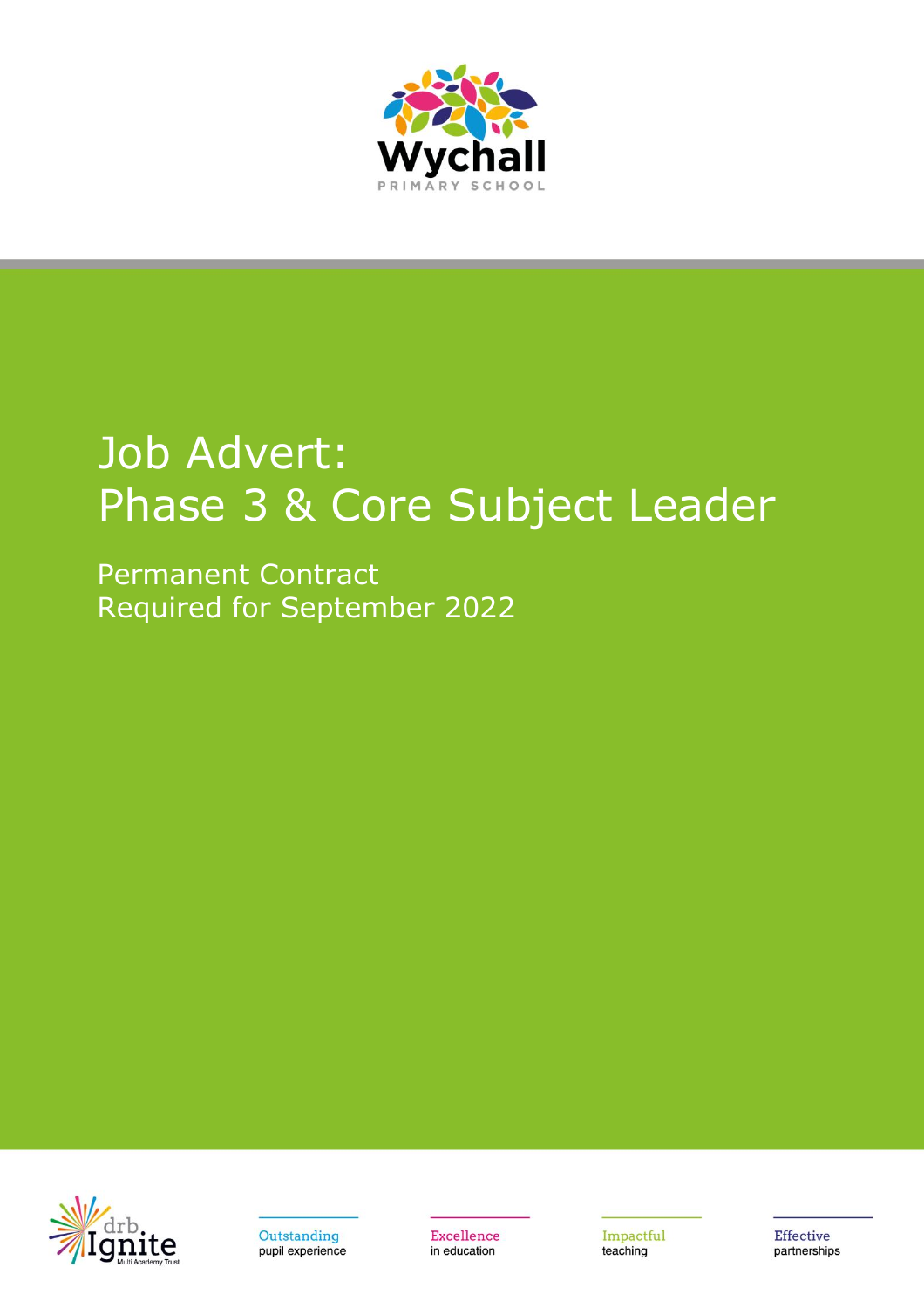

## Phase 3 & Core Subject Leader

Teacher Pay scale + TLR2b (£4,373 per annum) (position on the pay scale dependent on experience)

Wychall Primary School, Wychall Primary School, Middle Field Road, Birmingham, B31 3EH, Tel 0121 464 4255

enquiry@wychall.drbignitemat.org

Headteacher: Mr Nick Lamorte

## **Are you an excellent KS2 teacher with strong leadership skills? Someone who can support and inspire others to be the same?**

If the answer is yes, then this exciting post - which is vacant due to the promotion of the previous leader - may be the next step on your career ladder.

While leading by example and demonstrating outstanding classroom practice as a Year 6 teacher, you will have the opportunity to lead a team of up to eight teachers and support staff, across Years 4, 5 and 6.

As the leader for the Phase 3 you will ensure all aspects of learning meet safeguarding requirements and oversee the smooth running of your phase, and develop the practice of others, through taking a key role in the monitoring of planning, teaching and standards. You will also lead English or Mathematics and will play an important role as a middle leader in supporting the Senior Leadership Team develop whole school strategy, to ensure all learners across the school, experience the great teaching they deserve. You will be innovative, creative, and outstanding in all that you do, but most importantly, you will be able to realise this potential in others.

We will offer:

- A supportive and nurturing Senior Leadership Team.
- Leadership skill development as a key member of the middle leadership team.
- The opportunity to make a difference in the lives of disadvantaged children.
- The benefit of being part of a multi-academy trust offering the support of experienced colleagues across our schools and greater opportunities for career progression.
- Supportive and hardworking colleagues.